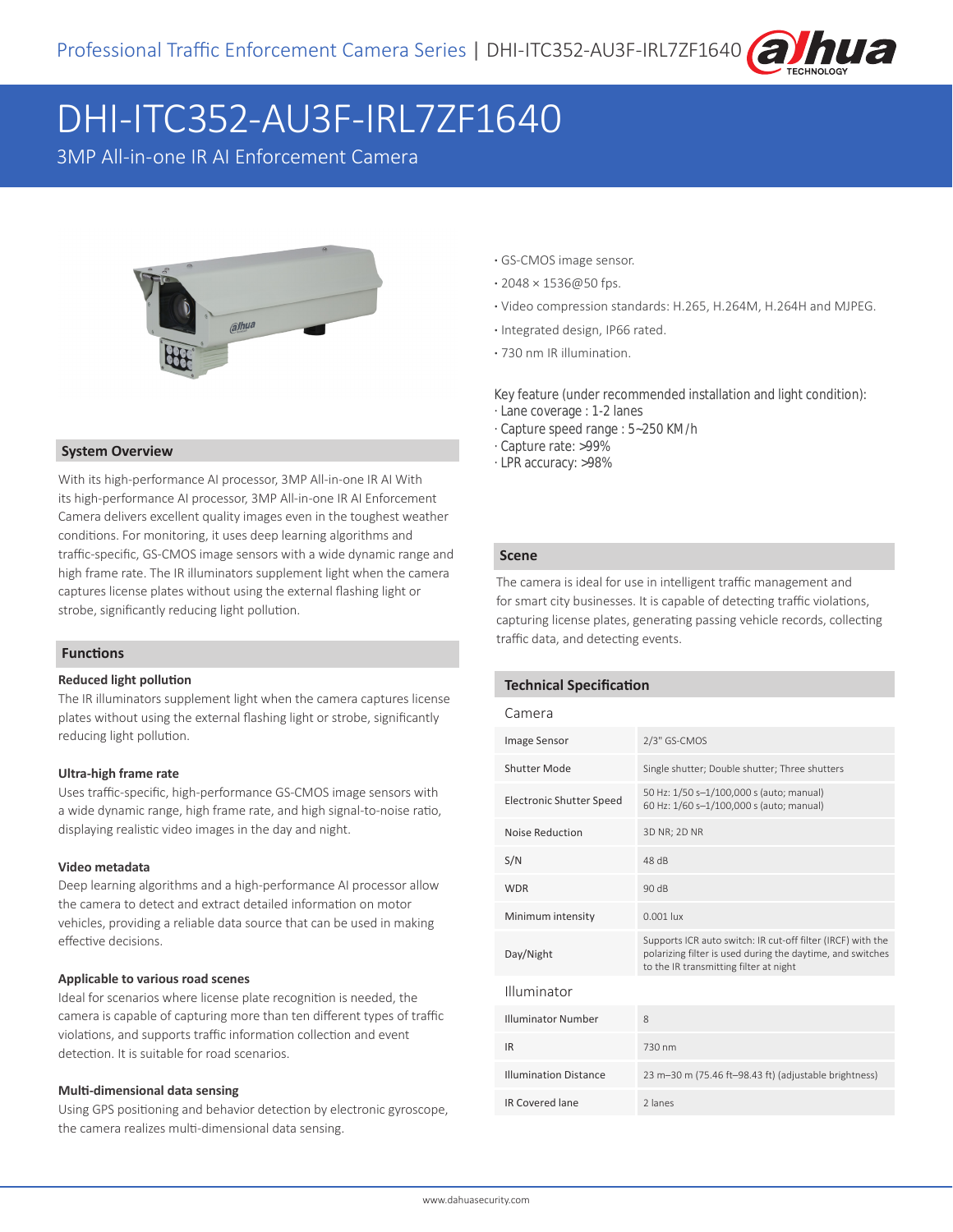## Professional Traffic Enforcement Camera Series | DHI-ITC352-AU3F-IRL7ZF1640

| Lens                                            |                                                                                                                                                                                                                                                                                                                                                                                                                                                                                                                                                                                                                        |  |
|-------------------------------------------------|------------------------------------------------------------------------------------------------------------------------------------------------------------------------------------------------------------------------------------------------------------------------------------------------------------------------------------------------------------------------------------------------------------------------------------------------------------------------------------------------------------------------------------------------------------------------------------------------------------------------|--|
| Lens Type                                       | Motorized vari-focal                                                                                                                                                                                                                                                                                                                                                                                                                                                                                                                                                                                                   |  |
| Focal Length                                    | 16 mm-40 mm                                                                                                                                                                                                                                                                                                                                                                                                                                                                                                                                                                                                            |  |
| Max. Aperture                                   | F1.5                                                                                                                                                                                                                                                                                                                                                                                                                                                                                                                                                                                                                   |  |
| Aperture Type                                   | P iris                                                                                                                                                                                                                                                                                                                                                                                                                                                                                                                                                                                                                 |  |
| Field of View                                   | Horizontal: 12.8°-30.28°<br>Vertical: 7.2°-16.96°<br>Diagonal: 13.2°-30.9°                                                                                                                                                                                                                                                                                                                                                                                                                                                                                                                                             |  |
| Function                                        |                                                                                                                                                                                                                                                                                                                                                                                                                                                                                                                                                                                                                        |  |
| <b>Trigger Mode</b>                             | Video detection; Radar                                                                                                                                                                                                                                                                                                                                                                                                                                                                                                                                                                                                 |  |
| OSD Overlay                                     | Time, address, lane No., plate, plate color, and more.                                                                                                                                                                                                                                                                                                                                                                                                                                                                                                                                                                 |  |
| Alarm Event                                     | Storage full, storage error, external alarm, no storage<br>card, license plate blocklist, illegal access, network<br>disconnection, and IP conflict                                                                                                                                                                                                                                                                                                                                                                                                                                                                    |  |
| <b>Automatic Network</b><br>Replenishment (ANR) | Platform, FTP (SD card is required)                                                                                                                                                                                                                                                                                                                                                                                                                                                                                                                                                                                    |  |
| <b>Auto Registration</b>                        | Yes                                                                                                                                                                                                                                                                                                                                                                                                                                                                                                                                                                                                                    |  |
| Intelligence                                    |                                                                                                                                                                                                                                                                                                                                                                                                                                                                                                                                                                                                                        |  |
| <b>Target Detection</b>                         | Motor vehicle; Motorcycle vehicle                                                                                                                                                                                                                                                                                                                                                                                                                                                                                                                                                                                      |  |
| <b>Face Detection</b>                           | Detects the driver and front-seat passenger of motor<br>vehicles, and motorcycle drivers; extracts face images                                                                                                                                                                                                                                                                                                                                                                                                                                                                                                         |  |
| <b>ANPR</b>                                     | Adopts Dahua developed algorithms to recognize license<br>plate numbers and letters                                                                                                                                                                                                                                                                                                                                                                                                                                                                                                                                    |  |
| Vehicle Type Recognition                        | Vehicle head: Large bus, heavy truck, medium truck,<br>sedan, van, light truck, medium bus, SUV, MPV, and<br>pickup<br>Vehicle tail: SUV, large bus, sedan, light truck, pickup,<br>medium truck, van, and heavy truck                                                                                                                                                                                                                                                                                                                                                                                                 |  |
| Vehicle Color Recognition                       | White, pink, black, red, yellow, gray, blue, green, orange,<br>purple, brown, and silver gray (color recognition is not<br>supported during the nighttime)                                                                                                                                                                                                                                                                                                                                                                                                                                                             |  |
| Vehicle logo                                    | Vehicle head mode:<br>Acura; Alfaromeo; Ashokleyland; Astonmartin; Audi;<br>Baic; Bently; Benz; BMW; Buick; BYD, Cadillac; Chery;<br>Chevrolet; Chrysler; Citroen; Dacia; Daihatsu; Datsun;<br>Dodge; DS; Ferrari; Fiat; Force; Ford; Foton; Geely;<br>GMC; Greatwall; Hino; Honda; Hyundai; Infiniti; Isuzu;<br>Iveco; Jac; Jaguar; Jeep; Kia; Kinglong; Land; Lexus; Lifan;<br>Lincoln; Mahindra; Man; Maserati; Mazda; Mercury;<br>MG; Mini; Mitsubishi; Nissan; Opel; Peugeot; Porsche;<br>Renault; Rollsroyce; Saab; Scania; Seat; Skoda; Smart;<br>Subaru; Suzuki; Tata; Tesla; Toyota; UD; Volkswagen;<br>Volvo |  |
| <b>Motor Vehicle Violation</b><br>Snapshot      | ANPR mode: Wrong-way driving, speeding, driving slow,<br>crossing the white solid line, crossing the yellow solid<br>line, illegal lane change                                                                                                                                                                                                                                                                                                                                                                                                                                                                         |  |
| Motorcycle vehicle<br><b>Violation Capture</b>  | Captures traffic violations including carrying passenger,<br>not wearing helmet, wrong-way driving                                                                                                                                                                                                                                                                                                                                                                                                                                                                                                                     |  |
| <b>Traffic Flow Detection</b>                   | Generates statistics on vehicle flow, queue length,<br>average speed, lane occupancy, and more.                                                                                                                                                                                                                                                                                                                                                                                                                                                                                                                        |  |
| <b>Traffic Event</b>                            | Motor vehicle illegal stopping on the roadway, traffic<br>congestion                                                                                                                                                                                                                                                                                                                                                                                                                                                                                                                                                   |  |
| Video                                           |                                                                                                                                                                                                                                                                                                                                                                                                                                                                                                                                                                                                                        |  |
| Video Compression                               | H.265; H.264M; H.264H; MJPEG                                                                                                                                                                                                                                                                                                                                                                                                                                                                                                                                                                                           |  |
| Video Resolution                                | 3M (2048 x 1536); UXGA (1600 x 1200); 1080p (1920<br>× 1080); 720p (1280 × 720); D1 (704 × 576); CIF (352 ×<br>288)                                                                                                                                                                                                                                                                                                                                                                                                                                                                                                    |  |

| Video Frame Rate              | 50 Hz: Maximum 50 fps; default main stream (1536 x<br>2048@25 fps), sub stream (1600 × 1200@25 fps)<br>60 Hz: Maximum 60 fps; default main stream (1536 x<br>2048@25 fps), sub stream (1600 × 1200@25 fps) |  |
|-------------------------------|------------------------------------------------------------------------------------------------------------------------------------------------------------------------------------------------------------|--|
| Video Bit Rate                | H.264: 32 kbps-32768 kbps<br>H.265: 32 kbps-32768 kbps<br>MJPEG: 512 kbps-32768 kbps                                                                                                                       |  |
| Bit Rate Control              | CBR; VBR                                                                                                                                                                                                   |  |
| <b>White Balance</b>          | Auto; night; custom color temperature                                                                                                                                                                      |  |
| <b>Edge Enhancement</b>       | Yes                                                                                                                                                                                                        |  |
| HLC                           | Yes                                                                                                                                                                                                        |  |
| BLC                           | Yes                                                                                                                                                                                                        |  |
| <b>Bad Pixel Correction</b>   | Yes                                                                                                                                                                                                        |  |
| Gain Scope                    | $0 - 100$                                                                                                                                                                                                  |  |
| <b>Image</b>                  |                                                                                                                                                                                                            |  |
| Composite Image               | Supports composing 1, 2, 3, or 4 images                                                                                                                                                                    |  |
| Image Resolution              | 2048 (H) $\times$ 1536 (V) (OSD black background is not<br>calculated in the pixels)                                                                                                                       |  |
| Image Encoding Format         | <b>JPEG</b>                                                                                                                                                                                                |  |
| Image Tampering<br>Prevention | Watermark and verification are available for videos and<br>images                                                                                                                                          |  |
| Network                       |                                                                                                                                                                                                            |  |
| Network Port                  | 2 RJ-45 Ethernet ports, 10/100/1000 M network<br>transmission                                                                                                                                              |  |
| SDK and API                   | Yes                                                                                                                                                                                                        |  |
| Security                      | Authorized username and password, MAC address<br>binding, HTTPS encryption, and network access control                                                                                                     |  |
| Protocol                      | IPv4; IPv6; HTTP; TCP; IP; UDP; NTP; DHCP                                                                                                                                                                  |  |
| Interoperability              | ONVIF (Profile S/Profile G/Profile T)                                                                                                                                                                      |  |
| Browser                       | IE: IE 9-IE 11<br>Chrome: Chrome 41 and earlier<br>Firefox: Firefox 49 and earlier<br>Win10 needs to open the browser with administrator<br>rights                                                         |  |
| Positioning                   | GPS                                                                                                                                                                                                        |  |
| Time Synchronization          | NTP; GPS                                                                                                                                                                                                   |  |
| Port                          |                                                                                                                                                                                                            |  |
| Storage                       | 1, supports maximum 256 GB TF card local storage                                                                                                                                                           |  |
| Iris Control                  | 1, connects to DC iris or P iris                                                                                                                                                                           |  |
| <b>Focus Control</b>          | 1, connects to motorized vari-focal lens                                                                                                                                                                   |  |
| <b>Frequency Source Sync</b>  | 1, supports synchronizing the camera with mains<br>electricity                                                                                                                                             |  |
| Peripheral Light              | 7, optocoupler signal output (can be configured as<br>flashing light or LED strobe sync output port, frequency<br>adjustable)                                                                              |  |
|                               |                                                                                                                                                                                                            |  |
| USB                           | 2 USB 2.0 ports                                                                                                                                                                                            |  |
| RS-485                        | 2, connects to devices such as signal detector, strobe,<br>continuous light, and all-in-one illuminator                                                                                                    |  |